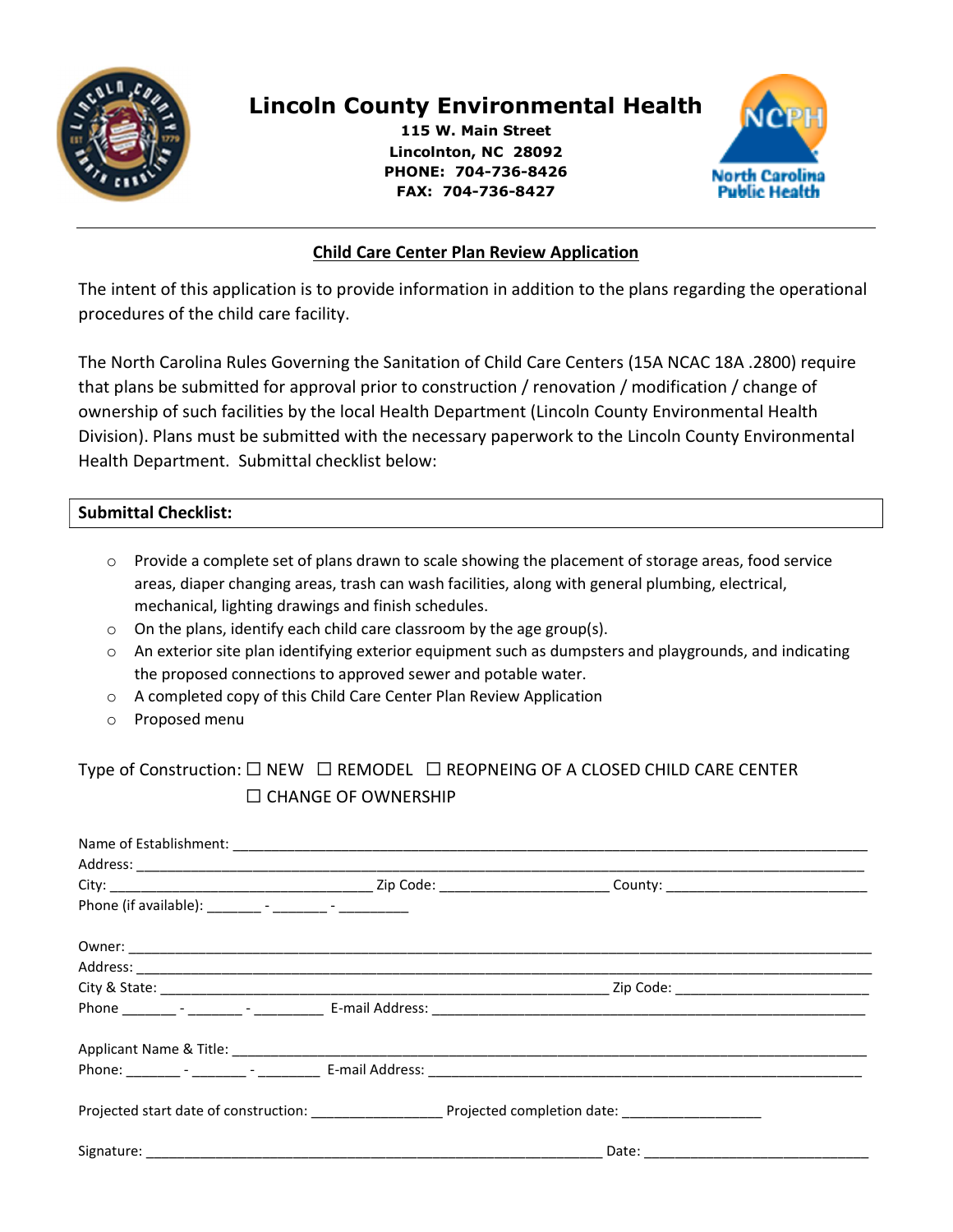# PLEASE ANSWER THE FOLLOWING QUESTIONS: 1. Days of operation: Mon  $\Box$  Tue  $\Box$  Wed  $\Box$  Thurs  $\Box$  Fri  $\Box$  Sat  $\Box$  Sun  $\Box$ 2. Hours of operation: 3. How many children are you trying to be licensed for? \_\_\_\_\_\_\_\_\_\_\_\_\_\_\_\_\_\_\_\_\_\_\_\_\_\_\_\_\_\_\_\_\_\_\_\_\_\_ 4. What age groups? 5. What year was the structure built? 6. If the structure was built prior to 1978, then a lead hazard investigation will be completed by the Environmental Health Division. Lead hazard investigation required? Yes  $\Box$  No  $\Box$ 7. Have you contacted the State licensing agent? Yes  $\Box$  No  $\Box$ If yes, please list his/her name:  $\Box$ 8. Water supply: Municipal (City/County)  $\Box$  Well  $\Box$ **9. Wastewater Disposal:** Municipal (City/County Sewer)  $\Box$  Septic System  $\Box$ PLEASE ANSWER THE FOLLOWING QUESTIONS IN EACH CATEGORY: • MAIN FOOD SERVICE 1. How will meals be provided? ☐ Prepared/cooked on-site  $\Box$  Catered from a permitted Food Service Establishment or approved Child Care Center  $\Box$  Other (parents, etc.) 2. Where will children eat meals? (family style in classroom, dining area, etc.) \_\_\_\_\_\_\_\_\_\_\_\_\_\_\_\_\_\_\_\_\_\_\_\_\_\_\_\_\_\_\_\_\_\_\_\_\_\_\_\_\_\_\_\_\_\_\_\_\_\_\_\_\_\_\_\_\_\_\_\_\_\_\_\_\_\_\_\_\_\_\_\_\_\_\_\_\_\_\_\_\_\_\_\_\_ \_\_\_\_\_\_\_\_\_\_\_\_\_\_\_\_\_\_\_\_\_\_\_\_\_\_\_\_\_\_\_\_\_\_\_\_\_\_\_\_\_\_\_\_\_\_\_\_\_\_\_\_\_\_\_\_\_\_\_\_\_\_\_\_\_\_\_\_\_\_\_\_\_\_\_\_\_\_\_\_\_\_\_\_\_ 3. Will plates, cups, trays, silverware, etc. be  $\Box$  Multi-use/Washable - or -  $\Box$  Single Service/Disposable 4. Is the following provided in the kitchen?

 $\Box$  Separate hand wash lavatory

 $\Box$  At least a 2-compartment sink with drain boards or adequate countertop space (Note: if only a two compartment sink is provided without a dish machine, single service articles will be required to be used to serve food to children)

\_\_\_\_\_\_\_\_\_\_\_\_\_\_\_\_\_\_\_\_\_\_\_\_\_\_\_\_\_\_\_\_\_\_\_\_\_\_\_\_\_\_\_\_\_\_\_\_\_\_\_\_\_\_\_\_\_\_\_\_\_\_\_\_\_\_\_\_\_\_\_\_\_\_\_\_\_\_\_\_\_\_\_\_\_ \_\_\_\_\_\_\_\_\_\_\_\_\_\_\_\_\_\_\_\_\_\_\_\_\_\_\_\_\_\_\_\_\_\_\_\_\_\_\_\_\_\_\_\_\_\_\_\_\_\_\_\_\_\_\_\_\_\_\_\_\_\_\_\_\_\_\_\_\_\_\_\_\_\_\_\_\_\_\_\_\_\_\_\_\_ \_\_\_\_\_\_\_\_\_\_\_\_\_\_\_\_\_\_\_\_\_\_\_\_\_\_\_\_\_\_\_\_\_\_\_\_\_\_\_\_\_\_\_\_\_\_\_\_\_\_\_\_\_\_\_\_\_\_\_\_\_\_\_\_\_\_\_\_\_\_\_\_\_\_\_\_\_\_\_\_\_\_\_\_\_

- ☐ Refrigeration equipment ☐ Commercial or ☐ Household
- ☐ Cooking equipment ☐ Commercial or ☐ Household
- $\Box$  Food preparation countertop
- $\Box$  A separate and lockable closet or cabinet for hazardous chemicals

5. How will the kitchen be made inaccessible to the children?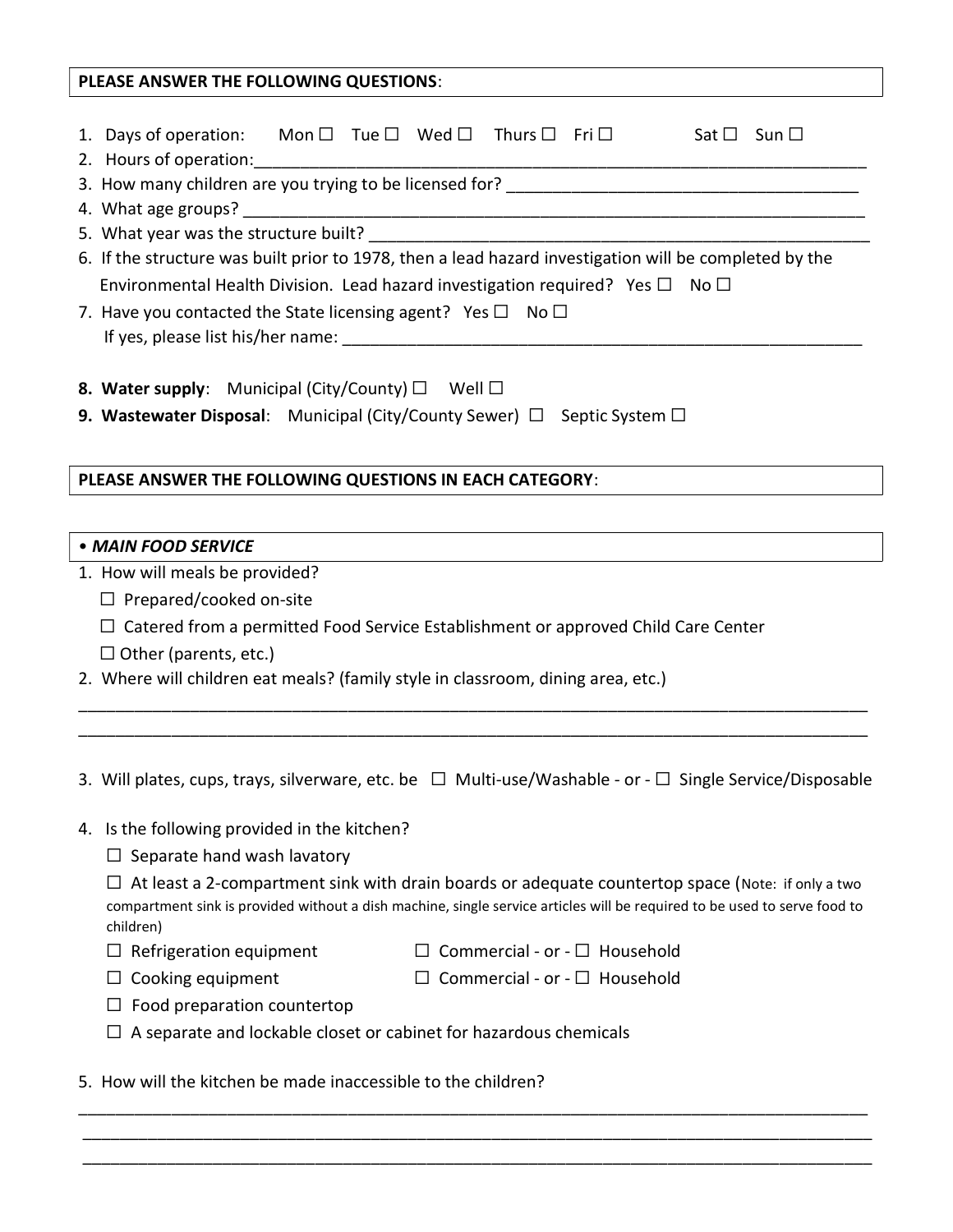## **• INFANT TODDLER FOOD SERVICE**

1. Will bottles be stored, prepared, warmed, served from the kitchen? Yes  $\square$  No  $\square$  N/A  $\square$ (If N/A, proceed to the next section)

\_\_\_\_\_\_\_\_\_\_\_\_\_\_\_\_\_\_\_\_\_\_\_\_\_\_\_\_\_\_\_\_\_\_\_\_\_\_\_\_\_\_\_\_\_\_\_\_\_\_\_\_\_\_\_\_\_\_\_\_\_\_\_\_\_\_\_\_\_\_\_\_\_\_\_\_\_\_\_\_\_\_\_\_\_

- 2. Will bottles be stored, prepared, warmed, served in infant classrooms? Yes  $\Box$  No  $\Box$  N/A  $\Box$  (If NO or N/A, skip questions 3-6 below)
	- 3. Does the infant room have countertop space for warming bottles? Yes  $\square$  No  $\square$
	- 4. What method will be used to warm bottles?
	- 5. Is there a refrigerator for bottle storage? Yes  $\Box$  No  $\Box$
	- 6. Is there a separate hand wash lavatory used exclusively for bottle/food preparation hand washing?  $Yes \Box$  No  $\Box$

#### • DIAPERING

- 1. Will the child care center be caring for children with diapering needs? Yes  $\Box$  No  $\Box$ (If yes, answer questions 2-6 in this section)
- 2. Do the infant, toddler, and two-year-old rooms all have diapering stations? Yes  $\square$  No  $\square$ If diapering stations are not in each room, please explain:
- 3. Can the caregiver view other children while changing diapers? Yes  $\Box$  No  $\Box$
- 4. Where and how will soapy water and disinfectant be stored (at least 5' from the floor)?

\_\_\_\_\_\_\_\_\_\_\_\_\_\_\_\_\_\_\_\_\_\_\_\_\_\_\_\_\_\_\_\_\_\_\_\_\_\_\_\_\_\_\_\_\_\_\_\_\_\_\_\_\_\_\_\_\_\_\_\_\_\_\_\_\_\_\_\_\_\_\_\_\_\_\_\_\_\_\_\_\_\_\_\_\_ 5. Where will diaper creams, powders, etc. be stored out of reach of children (at least 5' from the floor)? \_\_\_\_\_\_\_\_\_\_\_\_\_\_\_\_\_\_\_\_\_\_\_\_\_\_\_\_\_\_\_\_\_\_\_\_\_\_\_\_\_\_\_\_\_\_\_\_\_\_\_\_\_\_\_\_\_\_\_\_\_\_\_\_\_\_\_\_\_\_\_\_\_\_\_\_\_\_\_\_\_\_\_\_\_

\_\_\_\_\_\_\_\_\_\_\_\_\_\_\_\_\_\_\_\_\_\_\_\_\_\_\_\_\_\_\_\_\_\_\_\_\_\_\_\_\_\_\_\_\_\_\_\_\_\_\_\_\_\_\_\_\_\_\_\_\_\_\_\_\_\_\_\_\_\_\_\_\_\_\_\_\_\_\_\_\_\_\_\_\_

\_\_\_\_\_\_\_\_\_\_\_\_\_\_\_\_\_\_\_\_\_\_\_\_\_\_\_\_\_\_\_\_\_\_\_\_\_\_\_\_\_\_\_\_\_\_\_\_\_\_\_\_\_\_\_\_\_\_\_\_\_\_\_\_\_\_\_\_\_\_\_\_\_\_\_\_\_\_\_\_\_\_\_\_\_

\_\_\_\_\_\_\_\_\_\_\_\_\_\_\_\_\_\_\_\_\_\_\_\_\_\_\_\_\_\_\_\_\_\_\_\_\_\_\_\_\_\_\_\_\_\_\_\_\_\_\_\_\_\_\_\_\_\_\_\_\_\_\_\_\_\_\_\_\_\_\_\_\_\_\_\_\_\_\_\_\_\_\_\_\_ \_\_\_\_\_\_\_\_\_\_\_\_\_\_\_\_\_\_\_\_\_\_\_\_\_\_\_\_\_\_\_\_\_\_\_\_\_\_\_\_\_\_\_\_\_\_\_\_\_\_\_\_\_\_\_\_\_\_\_\_\_\_\_\_\_\_\_\_\_\_\_\_\_\_\_\_\_\_\_\_\_\_\_\_\_

6. Is there a separate hand wash lavatory used exclusively for diaper changing hand washing?  $Yes \Box No \Box$ 

#### • STORAGE

- 1. Will each child have their own storage space? Yes  $\Box$  No  $\Box$
- 2. Are coat hooks spaced at least 12 inches apart? (Double hooks may not be used for two children.) Yes □ No □

\_\_\_\_\_\_\_\_\_\_\_\_\_\_\_\_\_\_\_\_\_\_\_\_\_\_\_\_\_\_\_\_\_\_\_\_\_\_\_\_\_\_\_\_\_\_\_\_\_\_\_\_\_\_\_\_\_\_\_\_\_\_\_\_\_\_\_\_\_\_\_\_\_\_\_\_\_\_\_\_\_\_\_\_\_ \_\_\_\_\_\_\_\_\_\_\_\_\_\_\_\_\_\_\_\_\_\_\_\_\_\_\_\_\_\_\_\_\_\_\_\_\_\_\_\_\_\_\_\_\_\_\_\_\_\_\_\_\_\_\_\_\_\_\_\_\_\_\_\_\_\_\_\_\_\_\_\_\_\_\_\_\_\_\_\_\_\_\_\_\_

3. Where will medicines (both refrigerated and non-refrigerated) be stored and locked? (\*)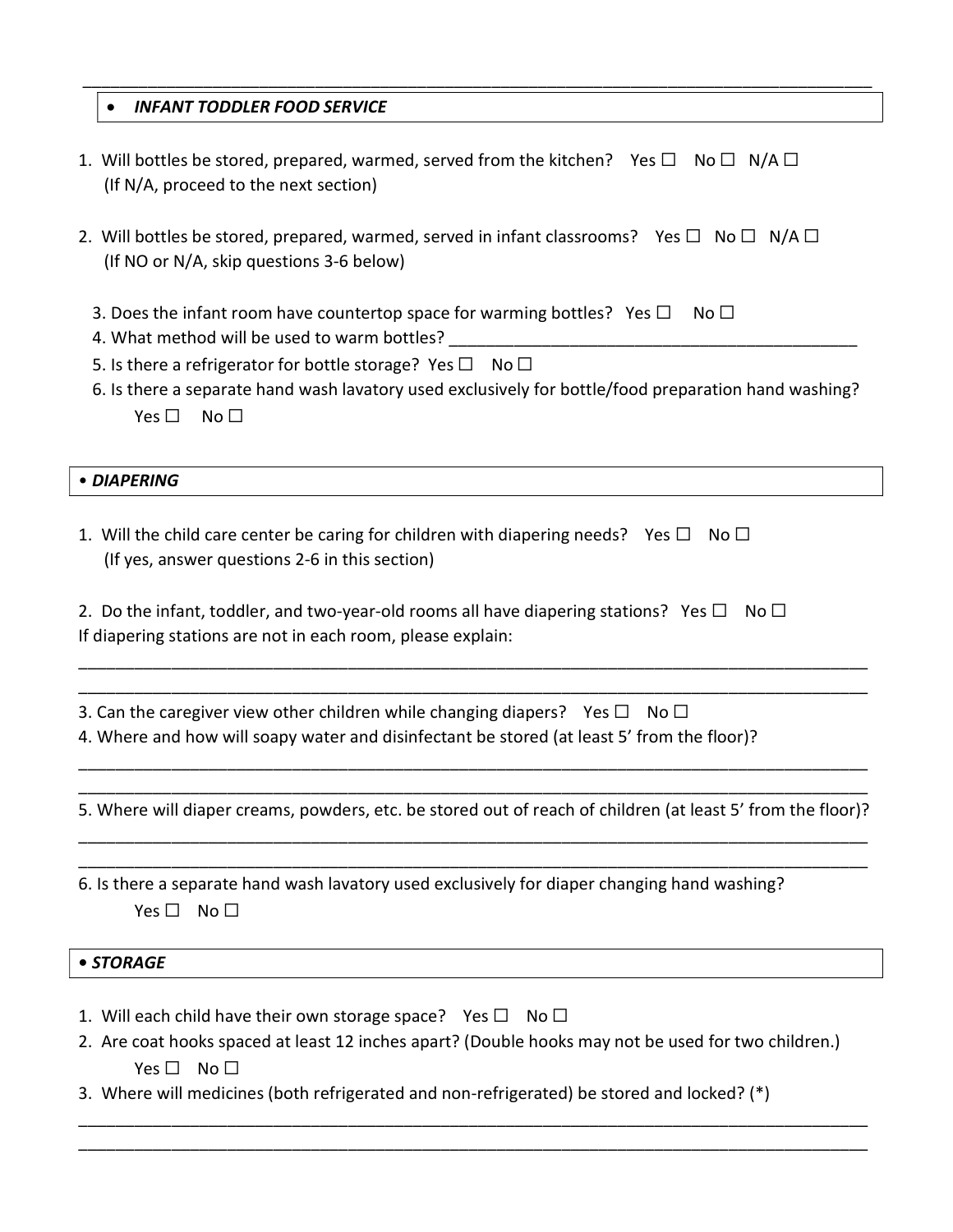4. How will non-aerosol sanitizing, disinfecting, and detergent solutions, hand sanitizers, and hand lotions be kept out of reach of children (at least 5' from the floor)?

\_\_\_\_\_\_\_\_\_\_\_\_\_\_\_\_\_\_\_\_\_\_\_\_\_\_\_\_\_\_\_\_\_\_\_\_\_\_\_\_\_\_\_\_\_\_\_\_\_\_\_\_\_\_\_\_\_\_\_\_\_\_\_\_\_\_\_\_\_\_\_\_\_\_\_\_\_\_\_\_\_\_\_\_\_

\_\_\_\_\_\_\_\_\_\_\_\_\_\_\_\_\_\_\_\_\_\_\_\_\_\_\_\_\_\_\_\_\_\_\_\_\_\_\_\_\_\_\_\_\_\_\_\_\_\_\_\_\_\_\_\_\_\_\_\_\_\_\_\_\_\_\_\_\_\_\_\_\_\_\_\_\_\_\_\_\_\_\_\_ \_\_\_\_\_\_\_\_\_\_\_\_\_\_\_\_\_\_\_\_\_\_\_\_\_\_\_\_\_\_\_\_\_\_\_\_\_\_\_\_\_\_\_\_\_\_\_\_\_\_\_\_\_\_\_\_\_\_\_\_\_\_\_\_\_\_\_\_\_\_\_\_\_\_\_\_\_\_\_\_\_\_\_\_

\_\_\_\_\_\_\_\_\_\_\_\_\_\_\_\_\_\_\_\_\_\_\_\_\_\_\_\_\_\_\_\_\_\_\_\_\_\_\_\_\_\_\_\_\_\_\_\_\_\_\_\_\_\_\_\_\_\_\_\_\_\_\_\_\_\_\_\_\_\_\_\_\_\_\_\_\_\_\_\_\_\_\_\_\_ \_\_\_\_\_\_\_\_\_\_\_\_\_\_\_\_\_\_\_\_\_\_\_\_\_\_\_\_\_\_\_\_\_\_\_\_\_\_\_\_\_\_\_\_\_\_\_\_\_\_\_\_\_\_\_\_\_\_\_\_\_\_\_\_\_\_\_\_\_\_\_\_\_\_\_\_\_\_\_\_\_\_\_\_\_

5. How will personal belonging (purses, keys, employee items) be inaccessible to children?

6. Where will all corrosive agents, pesticides, bleaches, detergents, cleansers, polishes, any product which is under pressure in an aerosol dispenser, and any substance which may be hazardous to a child if ingested, inhaled or handled be stored and locked?(\*)

\_\_\_\_\_\_\_\_\_\_\_\_\_\_\_\_\_\_\_\_\_\_\_\_\_\_\_\_\_\_\_\_\_\_\_\_\_\_\_\_\_\_\_\_\_\_\_\_\_\_\_\_\_\_\_\_\_\_\_\_\_\_\_\_\_\_\_\_\_\_\_\_\_\_\_\_\_\_\_\_\_\_\_\_\_

\*Locked storage rooms and cabinets shall include those which are unlocked with a combination, electronic or magnetic device, key or equivalent locking device

• BEDS, CRIBS, COTS, MATS, & LINENS

1. Is the child care center an after school program only and bedding will not be provided? Yes  $\Box$  No  $\Box$  (If you answer Yes, skip questions 2-4 below and proceed to the next section)

2. Will cribs have the capability of being spaced 18 inches apart while in use? (If not, crib dividers and partitions are acceptable.) Yes  $\square$  No  $\square$ 

\_\_\_\_\_\_\_\_\_\_\_\_\_\_\_\_\_\_\_\_\_\_\_\_\_\_\_\_\_\_\_\_\_\_\_\_\_\_\_\_\_\_\_\_\_\_\_\_\_\_\_\_\_\_\_\_\_\_\_\_\_\_\_\_\_\_\_\_\_\_\_\_\_\_\_\_\_\_\_\_\_\_\_\_\_ \_\_\_\_\_\_\_\_\_\_\_\_\_\_\_\_\_\_\_\_\_\_\_\_\_\_\_\_\_\_\_\_\_\_\_\_\_\_\_\_\_\_\_\_\_\_\_\_\_\_\_\_\_\_\_\_\_\_\_\_\_\_\_\_\_\_\_\_\_\_\_\_\_\_\_\_\_\_\_\_\_\_\_\_\_

\_\_\_\_\_\_\_\_\_\_\_\_\_\_\_\_\_\_\_\_\_\_\_\_\_\_\_\_\_\_\_\_\_\_\_\_\_\_\_\_\_\_\_\_\_\_\_\_\_\_\_\_\_\_\_\_\_\_\_\_\_\_\_\_\_\_\_\_\_\_\_\_\_\_\_\_\_\_\_\_\_\_\_\_\_ \_\_\_\_\_\_\_\_\_\_\_\_\_\_\_\_\_\_\_\_\_\_\_\_\_\_\_\_\_\_\_\_\_\_\_\_\_\_\_\_\_\_\_\_\_\_\_\_\_\_\_\_\_\_\_\_\_\_\_\_\_\_\_\_\_\_\_\_\_\_\_\_\_\_\_\_\_\_\_\_\_\_\_\_\_

\_\_\_\_\_\_\_\_\_\_\_\_\_\_\_\_\_\_\_\_\_\_\_\_\_\_\_\_\_\_\_\_\_\_\_\_\_\_\_\_\_\_\_\_\_\_\_\_\_\_\_\_\_\_\_\_\_\_\_\_\_\_\_\_\_\_\_\_\_\_\_\_\_\_\_\_\_\_\_\_\_\_\_\_\_ \_\_\_\_\_\_\_\_\_\_\_\_\_\_\_\_\_\_\_\_\_\_\_\_\_\_\_\_\_\_\_\_\_\_\_\_\_\_\_\_\_\_\_\_\_\_\_\_\_\_\_\_\_\_\_\_\_\_\_\_\_\_\_\_\_\_\_\_\_\_\_\_\_\_\_\_\_\_\_\_\_\_\_\_\_

\_\_\_\_\_\_\_\_\_\_\_\_\_\_\_\_\_\_\_\_\_\_\_\_\_\_\_\_\_\_\_\_\_\_\_\_\_\_\_\_\_\_\_\_\_\_\_\_\_\_\_\_\_\_\_\_\_\_\_\_\_\_\_\_\_\_\_\_\_\_\_\_\_\_\_\_\_\_\_\_\_\_\_ \_\_\_\_\_\_\_\_\_\_\_\_\_\_\_\_\_\_\_\_\_\_\_\_\_\_\_\_\_\_\_\_\_\_\_\_\_\_\_\_\_\_\_\_\_\_\_\_\_\_\_\_\_\_\_\_\_\_\_\_\_\_\_\_\_\_\_\_\_\_\_\_\_\_\_\_\_\_\_\_\_\_\_

3. How and where will cots and/or mats be stored?

4. Where will crib, cot, and mat sheets be washed and stored?

#### • DESIGNATED SICK CHILD AREA

1. Where is the designated sick area with cot/mat/vomitus receptacle?

#### • CLEANING/SANITIZING

1. Where will toys, in classrooms with children in diapers, be washed and sanitized?  $\Box$  N/A (Establishment will only enroll children ages 3 and up)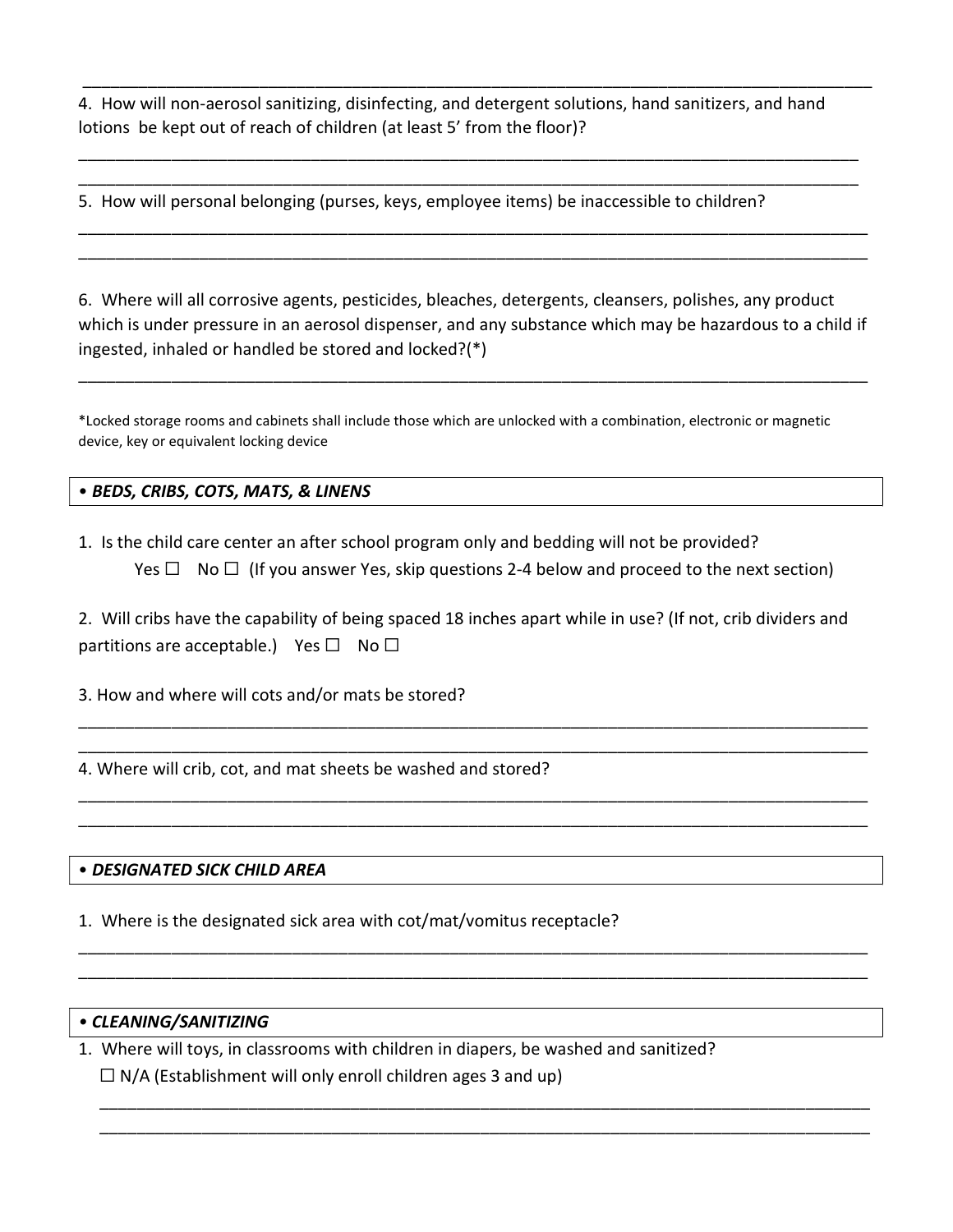2. Where is the can wash facility (mop sink) for cleaning trash cans, dumping mop water, etc. (not required for establishments with a planned occupancy of less than 13 children).

\_\_\_\_\_\_\_\_\_\_\_\_\_\_\_\_\_\_\_\_\_\_\_\_\_\_\_\_\_\_\_\_\_\_\_\_\_\_\_\_\_\_\_\_\_\_\_\_\_\_\_\_\_\_\_\_\_\_\_\_\_\_\_\_\_\_\_\_\_\_\_\_\_\_\_\_\_\_\_\_\_\_\_\_\_ \_\_\_\_\_\_\_\_\_\_\_\_\_\_\_\_\_\_\_\_\_\_\_\_\_\_\_\_\_\_\_\_\_\_\_\_\_\_\_\_\_\_\_\_\_\_\_\_\_\_\_\_\_\_\_\_\_\_\_\_\_\_\_\_\_\_\_\_\_\_\_\_\_\_\_\_\_\_\_\_\_\_\_\_\_

## • ADDITIONAL HAND WASH LAVATORY INFORMATION

1. Does each toilet area have a conveniently located non-food service related hand wash lavatory? Yes □ No □

2. Does the food service area in the infant and toddler room have a hand wash lavatory exclusively for foodservice hand washing? Yes  $\square$  No  $\square$  N/A, no infant or toddler classrooms  $\square$ 

\_\_\_\_\_\_\_\_\_\_\_\_\_\_\_\_\_\_\_\_\_\_\_\_\_\_\_\_\_\_\_\_\_\_\_\_\_\_\_\_\_\_\_\_\_\_\_\_\_\_\_\_\_\_\_\_\_\_\_\_\_\_\_\_\_\_\_\_\_\_\_\_\_\_\_\_\_\_\_\_\_\_\_\_\_ \_\_\_\_\_\_\_\_\_\_\_\_\_\_\_\_\_\_\_\_\_\_\_\_\_\_\_\_\_\_\_\_\_\_\_\_\_\_\_\_\_\_\_\_\_\_\_\_\_\_\_\_\_\_\_\_\_\_\_\_\_\_\_\_\_\_\_\_\_\_\_\_\_\_\_\_\_\_\_\_\_\_\_\_\_

3. What types of faucets are at all hand wash lavatories? (Please note that metering type are not allowed unless they can retain warm water for at least 20 seconds at the first pressing.)

#### • HOT WATER SUPPLY

Please relay the following to your plumber and engineer: The water temperature at the kitchen dish sink and the clothes washing machine will need to be a minimum of 120° Fahrenheit, and all other plumbing fixtures accessible to children must be maintained at 80° – 110° Fahrenheit. Provide water heater(s) specifications. (Please note if you are using two water heaters and which one is for the kitchen/laundry and which one is for the classrooms.)

## 1. Water Heater #1 Information:

| 2. Water Heater #2 Information: |  |
|---------------------------------|--|
|                                 |  |
|                                 |  |